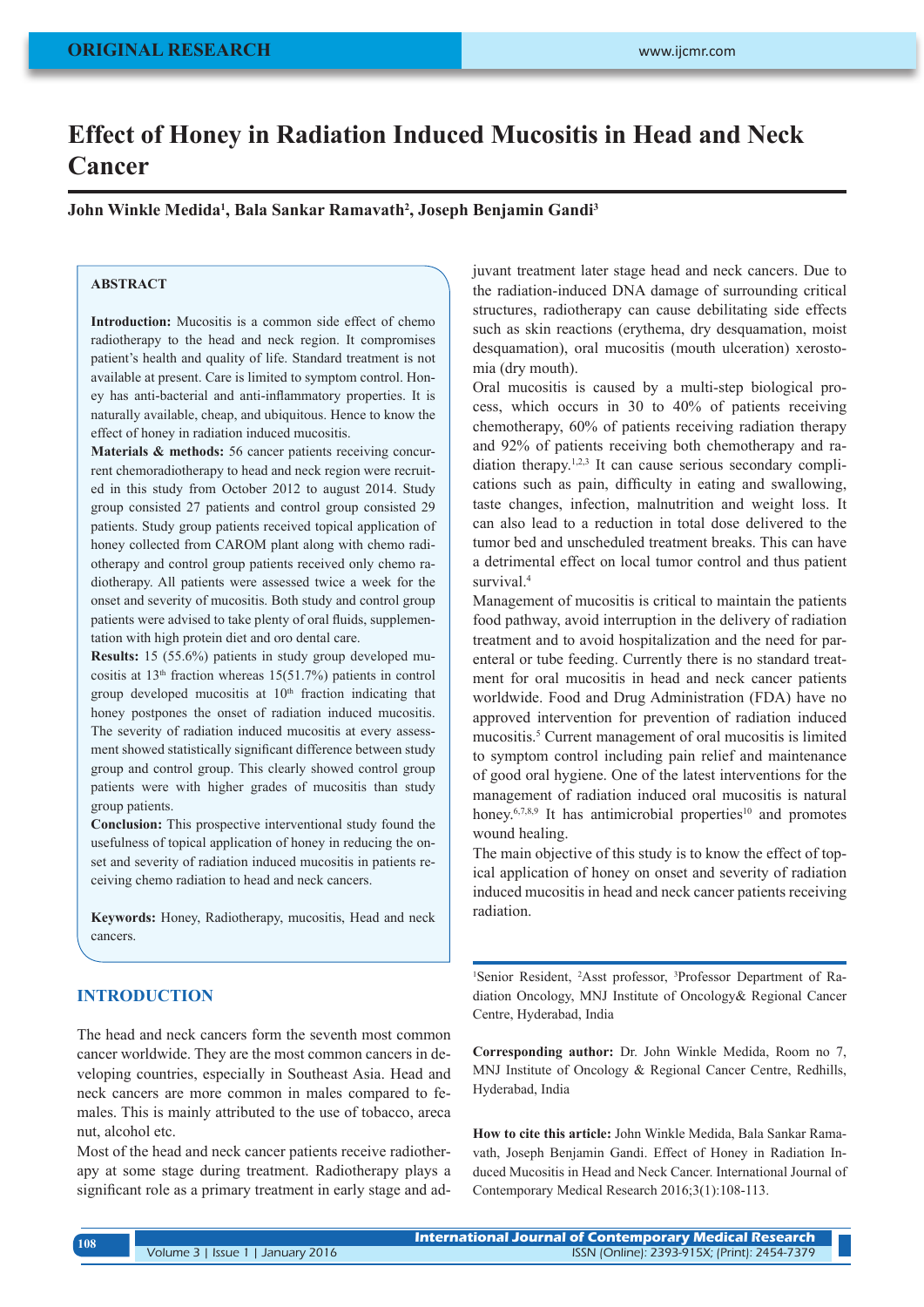# **MATERIALS AND METHODS**

Present study was done in the department of radiotherapy in MNJ Institute of Oncology & Regional Cancer Centre. The patients were randomly selected from year 2012 to 2014 and were allotted study group and control group.

#### **Inclusion Criteria**

Histo-pathologically confirmed non-metastatic Squamous cell carcinoma of head and neck region, age less than 70 years, ECOG performance status of 0-2, Patients should receive Concurrent Chemo radiotherapy as primary treatment.

#### **Exclusion criteria**

Tumors of non-Squamous histology, age greater than 70 years, ECOG performance status of >2, any prior treatment received for the tumor, any co-morbid condition or acute infection where treatment is contraindicated, evidence of distant Metastasis.

### **Patients Recruitment**

56 patients receiving concurrent chemo radiotherapy to head and neck cancers were recruited in this study during October 2012 to august 2014. 27 were taken in study group and remaining 29 were taken into control group. Study group received 10ml of natural honey(Carom Plant) procured from NIRD(National Institute of Rural Development) for topical application in oral cavity 10min before and after radiation treatment. They were asked to swirl honey in oral cavity and swallow it slowly so that it can be smeared on oral and pharyngeal mucosa before and after every radiation fraction. Control group patients received only chemo radiotherapy. Both study group and control group patients were advised to take plenty of oral fluids, supplementation with high protein diet and oro-dental care.

#### **Radiation Treatment Planning and Delivery**

All patients underwent pre RT oro-dental care. Radiotherapy was delivered by linear accelerator (LINAC) using 6MV X rays. Computer based CT planning was done for all patients in two phases with total dose of 66Gy/33#.

PhaseI: 44Gy/22 fractions, 5 fractions per week

PhaseII: 22 Gy/11 fraction, 5 fraction per week, sparing the spinal cord.

Patients in both arms received concurrent chemotherapy with cisplatin 40 mg/ m2 given weekly with radiotherapy

#### **Toxicity Assessment**

All Patients were assessed twice a week (3#&5# in 1wk, 8# &10# in 2wk, 13# &15# in 3wk,18# &20# in 4wk, 22# in 5wk, 25# &28# in 6wk, 30# &33# in 7wk) for tumor response and development of mucositis. Mucositis was examined clinically under good light. RTOG (Radiation Therapy Oncology Group) grading system was utilized to grade the mucositis.

### **RTOG Grading System**

Grade 0 : No change

Grade 1 : Mucosal erythema

Grade 2 : Studded mucositis / Patchy mucositis

- Grade 3 : Confluent mucositis not requiring intervention
- Grade 4 : Ulceration necessitates for treatment break.

## **Data Collection and Statistical Analysis**

The collected data was analyzed using standard statistical software package (SSPS

version 20.0). The onset and severity of mucositis were analyzed in both groups. The two groups were compared using chi square test to check whether they were balanced in terms of patient and disease related characters like stage, sex, tumor site, performance status, age, and histology.

## **RESULTS**

Patients were selected according to inclusion and exclusion criteria. Total of 56 patients with Head and Neck cancers were enrolled. Study group consisted 27 patients and control group consisted 29 patients. Patients were in the age group of 25-58 years in study group whereas 30-62 in control group. The mean age of patients in study group was 40.6 The mean age of patients in control group was 48.03.The patients were assessed regularly twice a week for the onset of mucositis and severity of mucositis according to RTOG mucositis grading system.

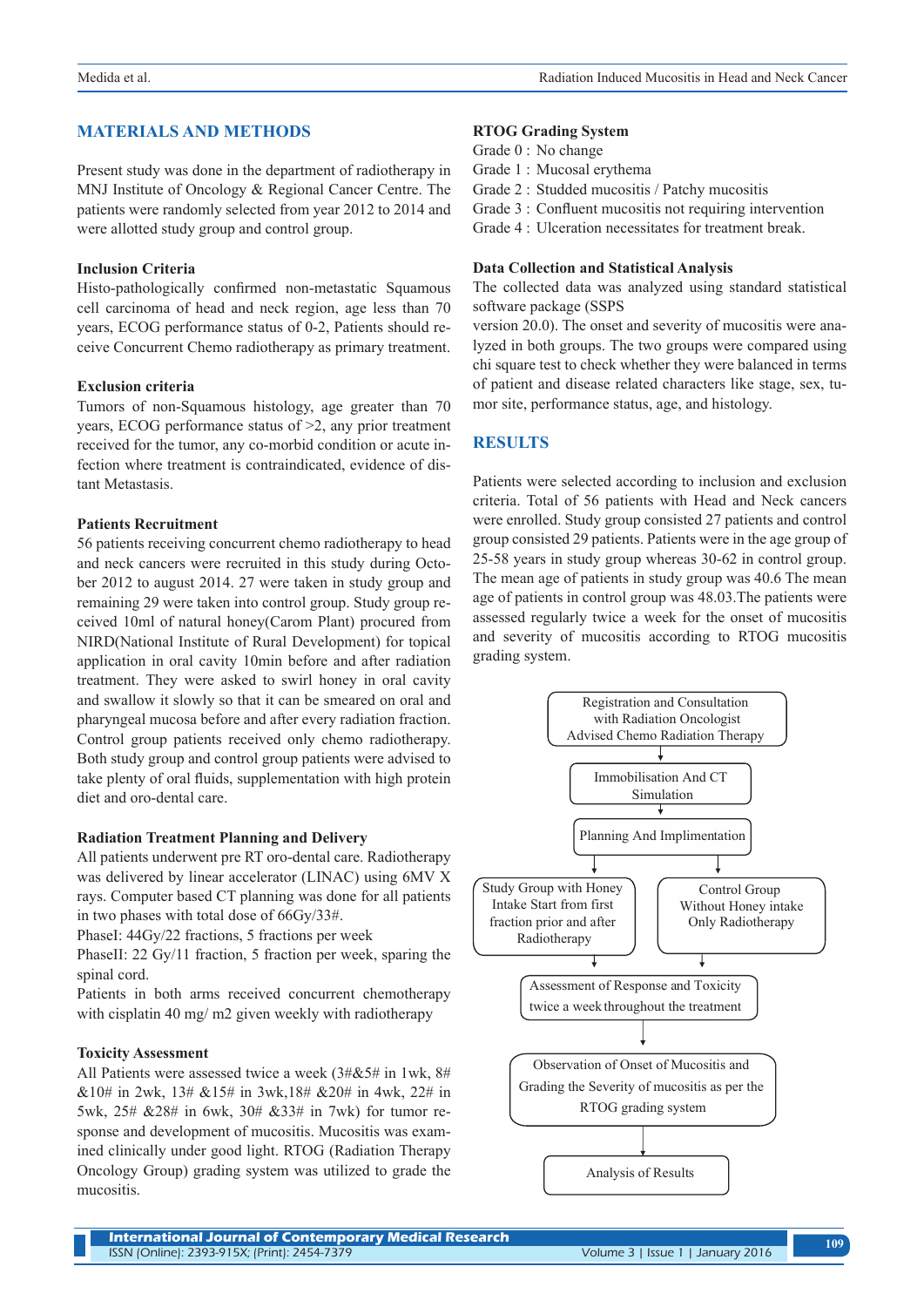| <b>Fraction</b>                                              | study        | control      | Total        | Df |       |  |
|--------------------------------------------------------------|--------------|--------------|--------------|----|-------|--|
| Eight                                                        | $1(3.7\%)$   | $12(41.4\%)$ | $13(23.2\%)$ |    |       |  |
| Ten                                                          | 10(37%)      | $15(51.7\%)$ | $25(44.6\%)$ |    |       |  |
| Thirteen                                                     | $15(55.6\%)$ | $2(6.9\%)$   | $17(30.4\%)$ |    | 0.000 |  |
| Fifteen                                                      | $1(3.7\%)$   | $0(0\%)$     | $1(1.8\%)$   |    |       |  |
| Table-1: Onset of mucositis in study group and control group |              |              |              |    |       |  |

| <b>Fractions</b>                                                                    | Grade           | <b>Study</b> | Control      | DF                        | $\overline{\mathbf{X}^2}$ |
|-------------------------------------------------------------------------------------|-----------------|--------------|--------------|---------------------------|---------------------------|
| 3#                                                                                  | G <sub>0</sub>  | 27 (48.2%)   | 29 (51.8%)   | NS                        | $_{\rm NS}$               |
| W5#                                                                                 | $\overline{G0}$ | 27 (48.2%)   | $29(51.8\%)$ | $\overline{\text{NS}}$    | $\overline{\text{NS}}$    |
| $\overline{8#}$                                                                     | $\overline{G0}$ | $26(96.3\%)$ | $17(58.6\%)$ | $\overline{2}$            | 0.004                     |
|                                                                                     | G1              | $1(3.7\%)$   | $11(37.9\%)$ |                           |                           |
|                                                                                     | G <sub>2</sub>  | $0(0\%)$     | $1(3.6\%)$   |                           |                           |
| 10#                                                                                 | $\overline{G0}$ | $16(59.3\%)$ | $2(6.9\%)$   | $\overline{\overline{3}}$ | 0.000                     |
|                                                                                     | G1              | $8(29.6\%)$  | $13(44.8\%)$ |                           |                           |
|                                                                                     | G2              | $3(11.1\%)$  | $14(48.3\%)$ |                           |                           |
| 13#                                                                                 | G <sub>0</sub>  | $1(3.7\%)$   | $0(0\%)$     | $\overline{2}$            | 0.000                     |
|                                                                                     | G1              | 21(77.8%)    | $5(17.2\%)$  |                           |                           |
|                                                                                     | G2              | $5(18.5\%)$  | 24(82.8%)    |                           |                           |
| 15#                                                                                 | $\overline{G1}$ | $15(55.6\%)$ | $0(0\%)$     | $\overline{2}$            | 0.000                     |
|                                                                                     | G2              | $12(44.4\%)$ | $25(86.2\%)$ |                           |                           |
|                                                                                     | G <sub>3</sub>  | $0(0\%)$     | $0(0\%)$     |                           |                           |
| 18#                                                                                 | G1              | $6(22.2\%)$  | $0(0\%)$     | $\overline{2}$            | 0.000                     |
|                                                                                     | G2              | 19(70.4%)    | $14(48.3\%)$ |                           |                           |
|                                                                                     | G <sub>3</sub>  | $2(7.4\%)$   | 15(51.7%)    |                           |                           |
| 20#                                                                                 | $\overline{G1}$ | $21(77.8\%)$ | $4(13.8\%)$  | $\overline{2}$            | 0.000                     |
|                                                                                     | G2              | $6(22.2\%)$  | 24(82.8%)    |                           |                           |
|                                                                                     | G <sub>3</sub>  | $0(0\%)$     | $1(3.4\%)$   |                           |                           |
| 22#                                                                                 | G2              | 15(57.7%)    | $1(3.4\%)$   | $\overline{2}$            | 0.000                     |
|                                                                                     | G <sub>3</sub>  | $11(42.3\%)$ | $21(72.4\%)$ |                           |                           |
|                                                                                     | G4              | $0(0\%)$     | $7(24.1\%)$  |                           |                           |
| 25#                                                                                 | G1              | 8(28%)       | $0(0\%)$     | $\overline{\mathbf{3}}$   | 0.006                     |
|                                                                                     | G <sub>2</sub>  | 16(64%)      | 24(82.8%)    |                           |                           |
|                                                                                     | G <sub>3</sub>  | 1(4%)        | $3(10.3\%)$  |                           |                           |
|                                                                                     | Absconded       | $1(4\%)$     | $2(6.9\%)$   |                           |                           |
| 28#                                                                                 | G1              | $12(50\%)$   | $1(3.7\%)$   | $\overline{3}$            | 0.001                     |
|                                                                                     | G2              | $12(50\%)$   | 23(85.2%)    |                           |                           |
|                                                                                     | G <sub>3</sub>  | $0(0\%)$     | $2(7.4\%)$   |                           |                           |
| 30#                                                                                 | $\overline{G0}$ | $3(12.5\%)$  | $0(0\%)$     | $\overline{3}$            | 0.002                     |
|                                                                                     | G1              | $13(54.2\%)$ | $4(15.4\%)$  |                           |                           |
|                                                                                     | G2              | $8(33.3\%)$  | $21(80.8\%)$ |                           |                           |
|                                                                                     | G <sub>3</sub>  | $0(0\%)$     | $1(3.8\%)$   |                           |                           |
| 33#                                                                                 | G <sub>0</sub>  | $5(20.8\%)$  | 0(0%0)       | 3                         | 0.000                     |
|                                                                                     | G1              | $14(58.3\%)$ | $5(19.2\%)$  |                           |                           |
|                                                                                     | G2              | $5(20.8\%)$  | $20(76.9\%)$ |                           |                           |
|                                                                                     | G <sub>3</sub>  | $0(0\%)$     | $1(3.8\%)$   |                           |                           |
| Table-2: Assessment of mucositis at every fraction in study group and control group |                 |              |              |                           |                           |

#### **Onset of Mucositis**

The onset of mucositis in study group and control group was as follows:

1 (3.7%) patient in study group and 12(41.4%) patients in control group developed grade1 mucositis at 8<sup>th</sup> fraction. 10 (37%) patients in study group and 15(51.7%) patients in control group developed grade 1 mucositis at  $10<sup>th</sup>$  fraction. 15 (55.6%) patients in study group and 2(6.9%) in control group developed mucositis at 13<sup>th</sup> fraction.

The mucositis was assessed twice a week. The following table shows the grades of mucositis on every assessment. None of the patients in study group and control groups developed mucositis at 3#.

# **DISCUSSION**

Radiation-induced mucositis is a normal accompaniment of radiotherapy to the head and neck area. Normally, the oral mucosa has a relatively high cell-turnover rate. Exposure to ionizing radiation leads to mucosal erythema, small whitish patches and ultimately results in confluent mucositis.<sup>11</sup> In later phases, oral ulceration and bleeding become a dose-lim-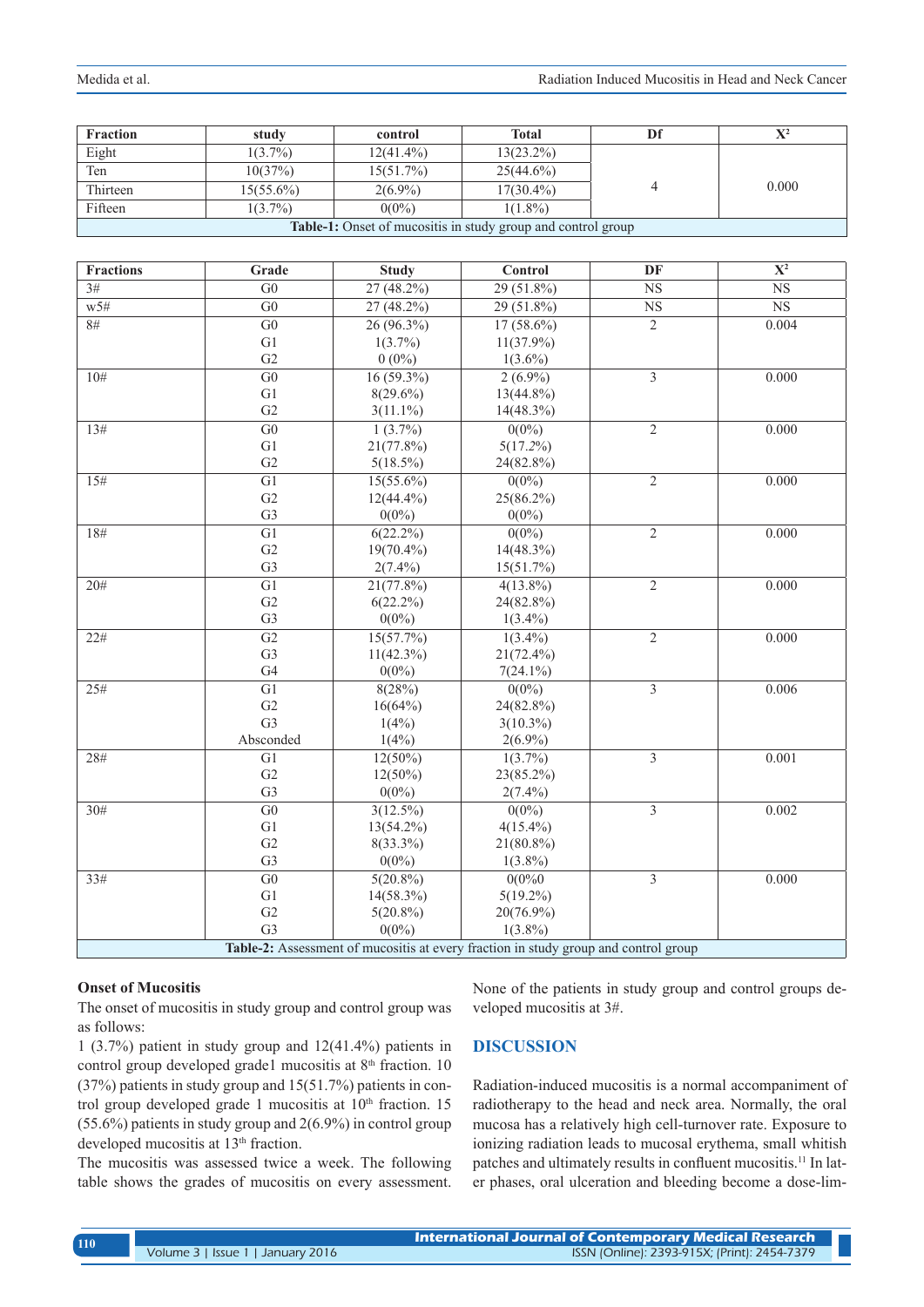|                                                          | <b>Study Group</b> | <b>Control Group</b> |             |  |  |  |
|----------------------------------------------------------|--------------------|----------------------|-------------|--|--|--|
| <b>Fraction</b>                                          | Mean muco-         | <b>Fraction</b>      | Mean muco-  |  |  |  |
|                                                          | sitis score        |                      | sitis score |  |  |  |
| Eight                                                    | 0                  | Eight                | 0.44        |  |  |  |
| Ten                                                      | 0.4                | Ten                  | 1.41        |  |  |  |
| thirteen                                                 | 1.1                | thirteen             | 1.82        |  |  |  |
| Fifteen                                                  | 1.4                | Fifteen              | 2.13        |  |  |  |
| Eighteen                                                 | 1.8                | Eighteen             | 2.51        |  |  |  |
| Twenty                                                   | 2.2                | Twenty               | 2.89        |  |  |  |
| Twenty two                                               | 2.4                | Twenty two           | 3.2         |  |  |  |
| Twenty five                                              | 1.7                | Twenty five          | 2.11        |  |  |  |
| Twenty eight                                             | 1.3                | Twenty eight         | 2.03        |  |  |  |
| Thirty                                                   | 1.1                | Thirty               | 1.88        |  |  |  |
| Thirty three                                             | 0.9                | Thirty three         | 1.84        |  |  |  |
| Table-3: Mean muositis score for study group and control |                    |                      |             |  |  |  |
| group                                                    |                    |                      |             |  |  |  |

iting toxicity. Mucositis a result of imbalance between cell loss and cell proliferation. The intensity of mucositis can be altered by new fractionation schedules, concurrent chemo-radiotherapy and co-morbid medical conditions. Bacterial colonization in the oral mucosa can aggravate the pre-existing mucositis.12 Endo toxins released from the gram-negative bacilli are potent mediators of the inflammatory process in the oral mucosa. Oropharyngeal flora, too, contributes to the radiation-induced mucositis.

The basis of management of radiation mucositis is targeted to its four defined

Pathogeneses<sup>13</sup>:

- To check basal cell layer growth by modifying transforming growth factor β3.
- Stimulation of epithelization, thereby encouraging rapid recovery of cell loss.
- chemical protection of mucosa using the Amino-Thiol group of compounds like amifostine.
- Physical protection of oral mucosa by shield use, Conformal therapy or Intensity modulated radiotherapy.

There is no standard treatment for radiation induced mucositis. In this study, honey is used topically over mucosa prior to and after radiation treatment every day during the entire course of treatment starting from first fraction, to know the effectiveness on radiation induced mucositis. Honey is naturally available, cheap, and ubiquitous and exhibits antibacterial, analgesic and tissue nutritive factors to stimulate re epithelization in damaged mucosa.14,15,16,17,18

### **Age and Sex of patients**

According to (Dodd,1999 ), younger patients of age less than 20 years are more susceptible for oral mucositis due to more rapid epithelial mitotic rate or the presence of more epidermal growth factor receptors in the epithelium at the early age.19,20 On the other hand, the physiologic decline in renal function associated with aging may result in higher incidence of oral mucositis in older patients.19

### **Onset of Radiation Induced Mucositis**

No patients developed RIM at  $5<sup>th</sup>$  fraction assessment either in study group or control group. The onset of mucositis in control group patients at  $8<sup>th</sup>$  (41.4%)  $&810<sup>th</sup>$  (51.7%) constituted 93.1% of control group patients whereas the onset of mucosis at  $10^{th}$  (37%) &  $13^{th}$  (55.6%) in study group patients constituted 92.6% of patients of study group.

Biswal et al. (2003) conducted a clinical trial investigating the effect of tea plant honey on oral mucositis in patients receiving radiation therapy. In their study, 40 patients with oropharyngeal carcinoma were divided into two groups to receive radiation alone or radiation plus topical application of pure natural honey. They reported a significant reduction in the severity of oral mucositis in those patients treated with honey. Only 25% of patients in the honey group developed grade three or four mucositis compared to 75% in the control group.

Sadakshetram jayachandran et.al, 2012, conducted a study to evaluate the effect of natural honey and 0.15% benzydamine hydrochloride on the onset and severity of radiation induced mucositis. They assessed patients daily, for the onset and severity of mucositis. The onset of mucositis for honey group was on  $14<sup>th</sup>$  day compared to  $12<sup>th</sup>$  day for 0.15% benzydamine and control group.

The present study results also showed the onset of mucositis for majority of study group patients was at  $13<sup>th</sup>$  fraction whereas for control group patients was at  $10<sup>th</sup>$  fraction inferring honey postpones the onset of mucositis.

## **SEVERITY OF MUCOSITIS**

The current study assessed mucositis twice a week till the end of radiation treatment. Thus patients were assessed at 3rd, 5th, 8th, 10th, 13th, 15th, 18th, 20th, 22nd, 25th,28th,30th and 33rd fractions.

#### **Pattern of mucositis**

All patients developed mucositis during radiation treatment. The severity of mucositis was increased as the fractions were increased and towards the end of the treatment severity was decreased in both groups.

The majority patients in study group developed mucositis around  $10<sup>th</sup> \& 13<sup>th</sup>$  fraction (92.6%) and majority of patients in control group developed around  $8<sup>th</sup>$  &  $10<sup>th</sup>$  fraction (93.4%). The severity of mucositis assessed at every fraction showed a statistically significant difference between study and control groups with p value of  $\leq 0.01$ .

The results of this study were consistent with the following randomized controlled clinical trials investigating the effect of honey on oral mucositis, using a similar study protocol.

Motallebnejad et al. (2008) and Rashad et al. (2008) conducted similar trials using honey in Iran and Egypt respectively. Motallebnejad et al. (2008) evaluated 40 patients with 20 in each arm to receive and not to receive honey. Mucositis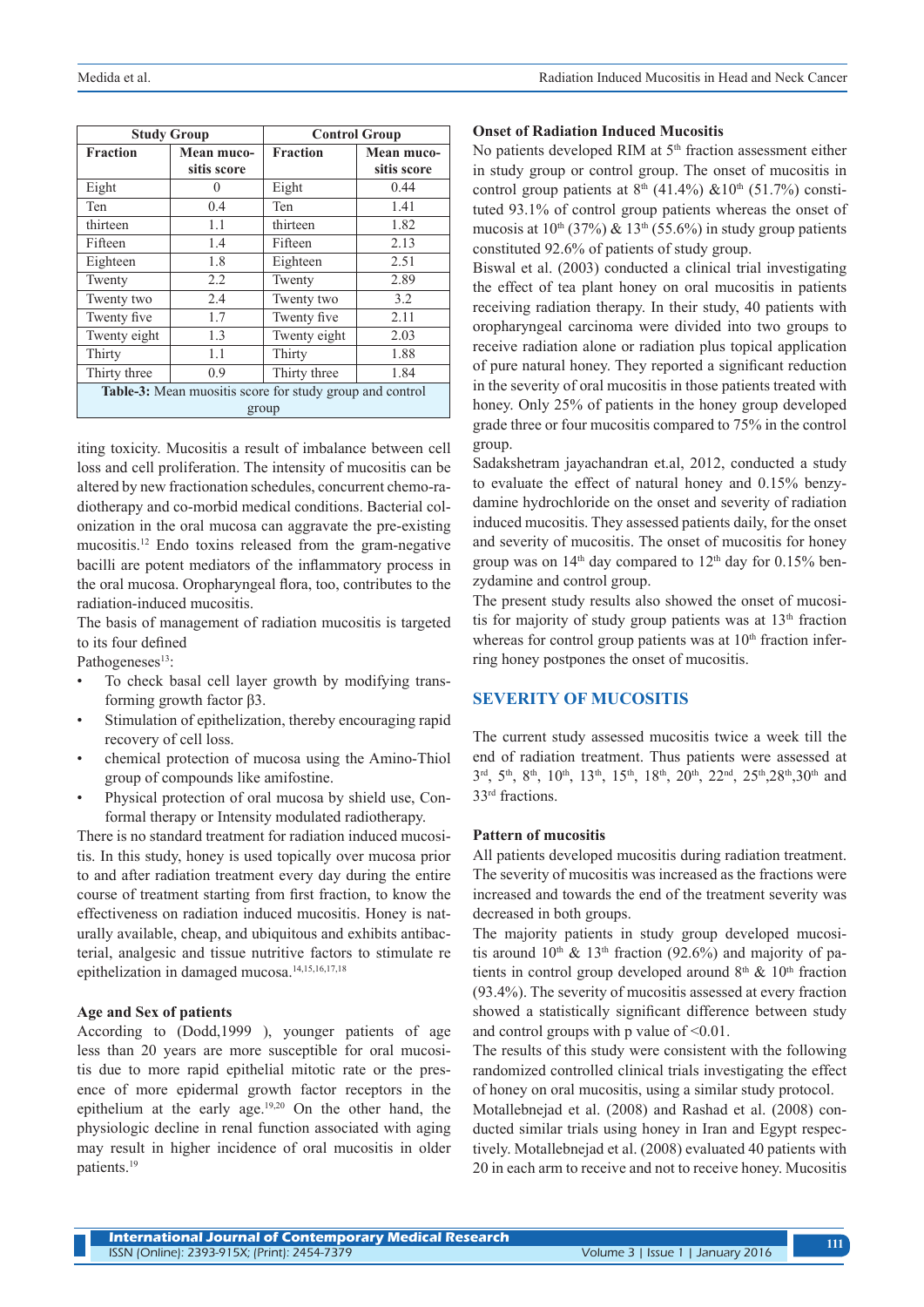was assessed with oral mucositis assessment scale(OMAS). The results showed significant reduction in mucositis among honey received patients compared with controls with p value of 0.000. Rashad et al. (2008) randomized 40 patients to study group to receive honey topically along with radiotherapy and control group only with radiotherapy. Patients were assessed weekly for the development of mucositis. No patients in the study group developed grade 4 mucositis and only 15% of patients developed grade 3 mucositis whereas 65% of patients developed grade3/4 mucositis in control group (p<0.05). Motallebnejad et al. (2008) used saline mouthwashes and Rashad et al. (2008) used Benzydamine HCl mouthwashes for all patients.

Sadaksharam jayachandran et al. evaluated 60 patients and divided them into 20patients each group taking honey orally,0.15% benzydamine chloride and normal saline during radiation treatment. They found pure natural honey delays the onset of radiation induced mucositis and significantly reduce the severity of mucositis. The differences between the groups were statistically significant  $(P < 0.001)$ .

Important factors that influence the effectiveness of honey:

Its hygroscopic nature, acidic pH prevents bacteria growth when applied to the mucosa, Inhibin (hydrogen peroxide) converted from glucose oxydase and gluconic acid, Enzymes (growth factors?) and tissue-nutritive minerals and vitamins help repair tissue directly.

The antibacterial property of honey depends upon its concentration. The effect on radiation mucositis in honey treated patients might be due to the bacteriostatic effect of viscid honey. Pure honey is acidic, with a pH of around 3.9. The solubility reducing factor present in honey can activate in absence of saliva. Honey applied on radiation induced xerotic mucosa increases the micro hardness of enamel, thereby preventing caries. Hence, it has been postulated that honey is less Cariogenic in dry mouth patients.

There are currently no approved agents or strategies that reliably prevent RIM, although several agents are under investigation. The current recommendations for mucositis are directed at limiting its extent and/or severity by appropriate treatment selection, attention to RT planning details, and the use of supportive and palliative care including basic oral care, aggressive use of analgesics, the use of feeding tubes in selected cases, and swallowing exercises and therapy. Honey has been found effective in burn wounds, oral infections and acceleration of surgical wound healing. Pure honey is ubiquitous, cheap and natural, and exhibits antibacterial, analgesic and tissue nutritive factors to stimulate re epithelization in the damaged mucosa, and is thereby a justified agent to try in radiation mucositis. Through this study, topical application of honey can be used as an effective intervention to prevent the radiation induced mucositis.

# **CONCLUSION**

1. This small prospective interventional study found the

usefulness of topical application of honey in reducing the onset as well as severity of radiation induced mucositis in patients receiving radiation to head and neck cancers.

2. The results of the study are similar with three overseas studies Biswall et al., 2003; Motallebnjad et al., 2008 and Rashad et al., 2008 and one Indian study by Sadaksharam jayachandran and Narasimhan Balaji,2010.

#### **Limitations**

- 1. The sample of patients is small.
- 2. The study group is not representative of entire head and neck cancer patients.
- 3. Non randomization of patients.

#### **Recommendations**

This study evaluated patients for radiation induced mucositis twice a week. By this, the exact fraction/dose of development of mucositis can not be assessed properly. Instead if assessed daily, the exact fraction/dose at which the mucositis starts can be known. The effect of honey on the radiation dosimetry should be studied, if it is adopted as one of the modality of treatment of radiation induced mucositis.

## **REFERENCES**

- 1. Parulekar W, Mackenzie R, Bjarnason G, Jordan RC. Scoring oral mucositis.Oral Oncol. 1998 Jan;34:63-71.
- 2. Sonis ST.Mucsitis as a biological process: a new hypothesis for the development of chemotherapy-induced stomatotoxicity.Oral Oncol. 1998;34:39-43.
- 3. Dodd MJ, Miaskowski C, Dibble SL, Paul SM, MacPhail L, Greenspan D, Shiba G.Factors influencing oral mucositis in patients receiving chemotherapy.Cancer Pract. 2000;8:291-7.
- 4. Rosenthal DI.Consequences of mucositis-induced treatment breaks and dose reductions on head and neck cancer treatment outcomes.J Support Oncol. 2007;5(9 Suppl 4):23-31.
- 5. Rosenthal DI, Trotti A**.**Strategies for managing radiation-induced mucositis in head and neck cancer.SeminRadiatOncol. 2009;19:29-34.
- 6. Motallebnejad M1, Akram S, Moghadamnia A, Moulana Z, Omidi S. The effect of topical application of pure honey on radiation-induced mucositis: a randomized clinical trial. J Contemp Dent Pract. 2008;9:40-7.
- 7. Rashad UM1, Al-Gezawy SM, El-Gezawy E, Azzaz AN. Honey as topical prophylaxis against radiochemotherapy-induced mucositis in head and neck cancer. J Laryngol Otol. 2009;123:223-8.
- 8. Biswal BM1, Zakaria A, Ahmad NM. Topical application of honey in the management of radiation mucositis: a preliminary study. Support Care Cancer. 2003;11:242- 8.
- 9. Khanal B1, Baliga M, Uppal N. Effect of topical honey on limitation of radiation-induced oral mucosi-